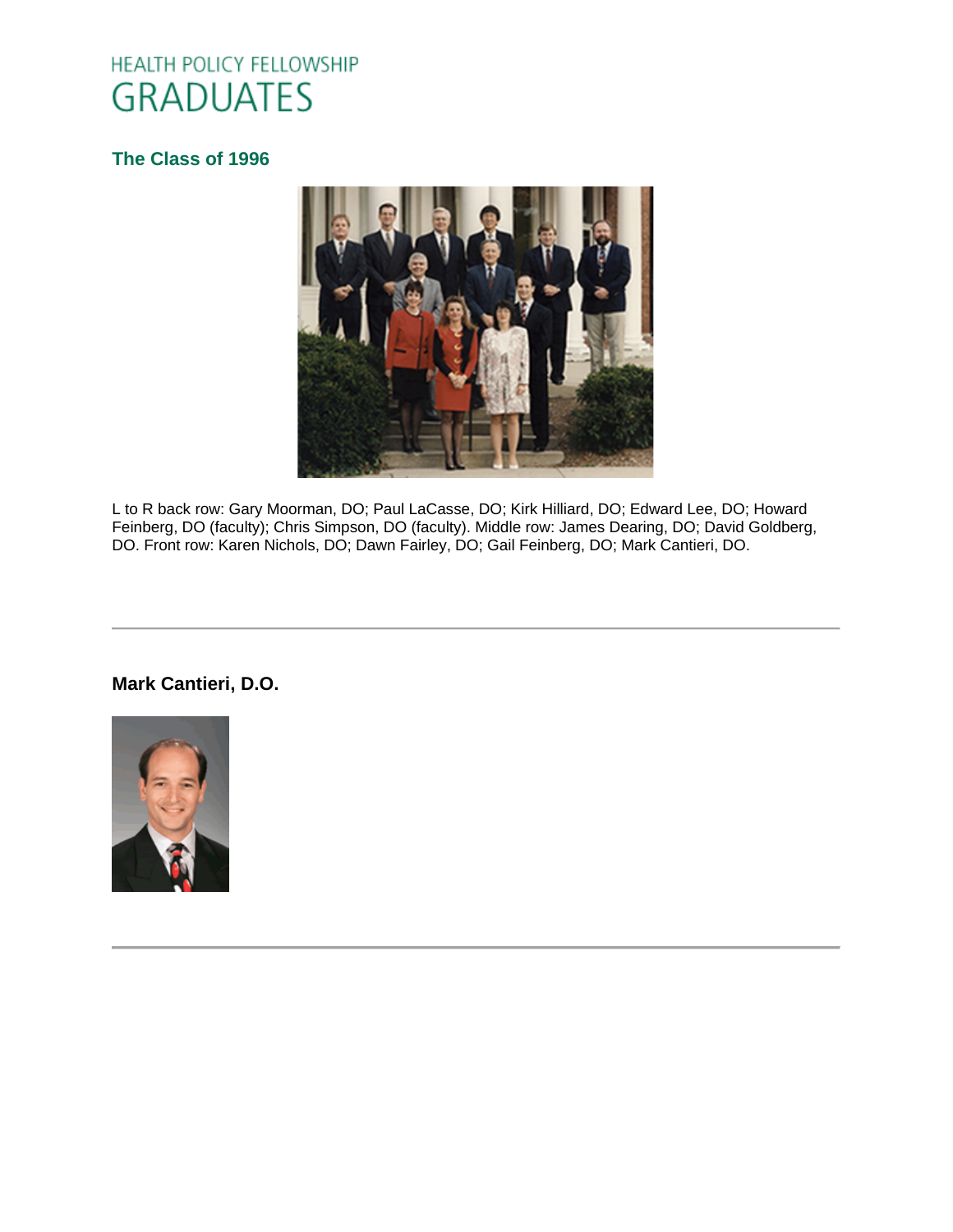## **James Dearing, D.O.**



**Dawn Fairley, D.O.**



**Gail Feinberg, D.O.**

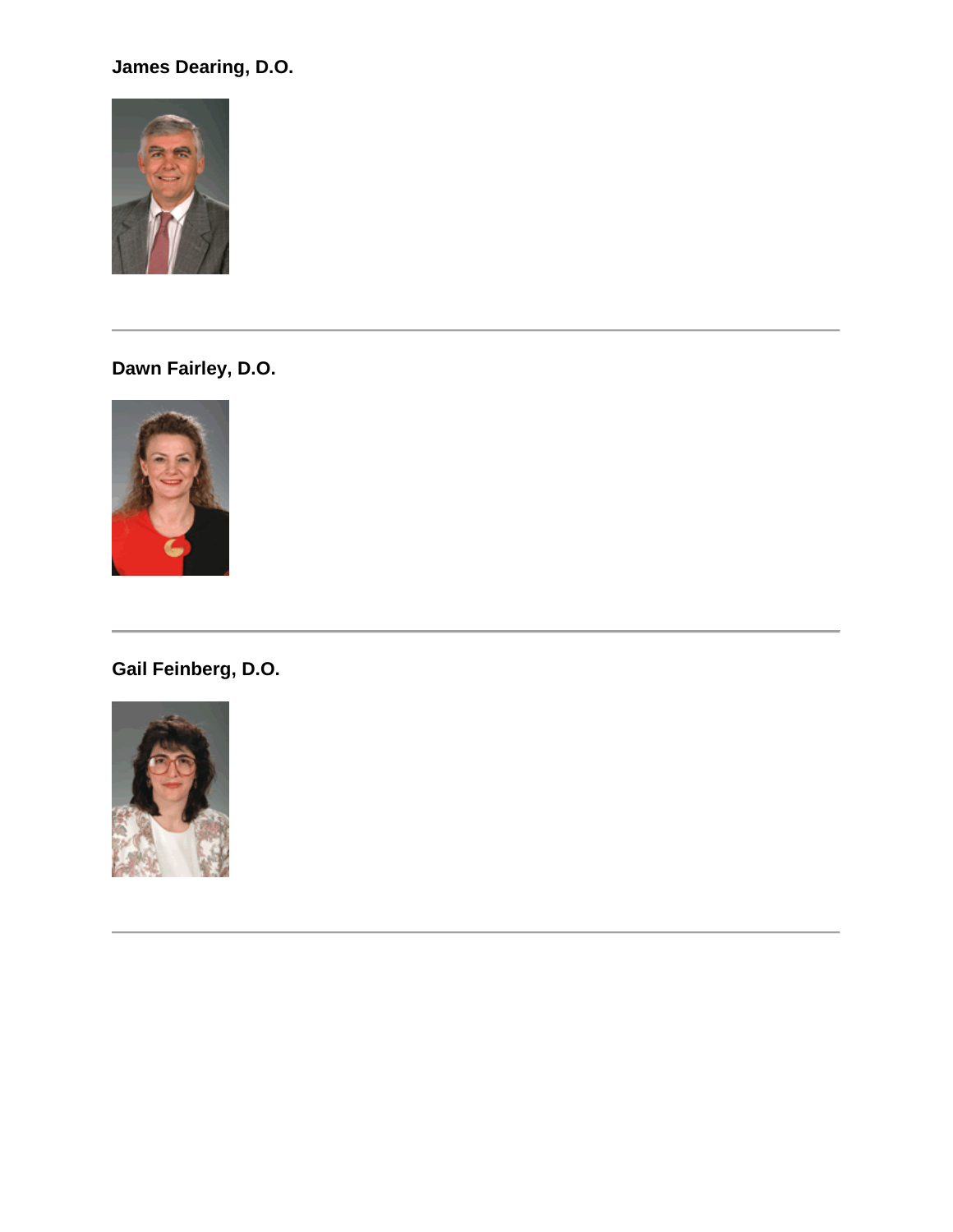## **David Goldberg, D.O.**



**Kirk Hilliard, D.O.**



**Paul LaCasse, D.O.**